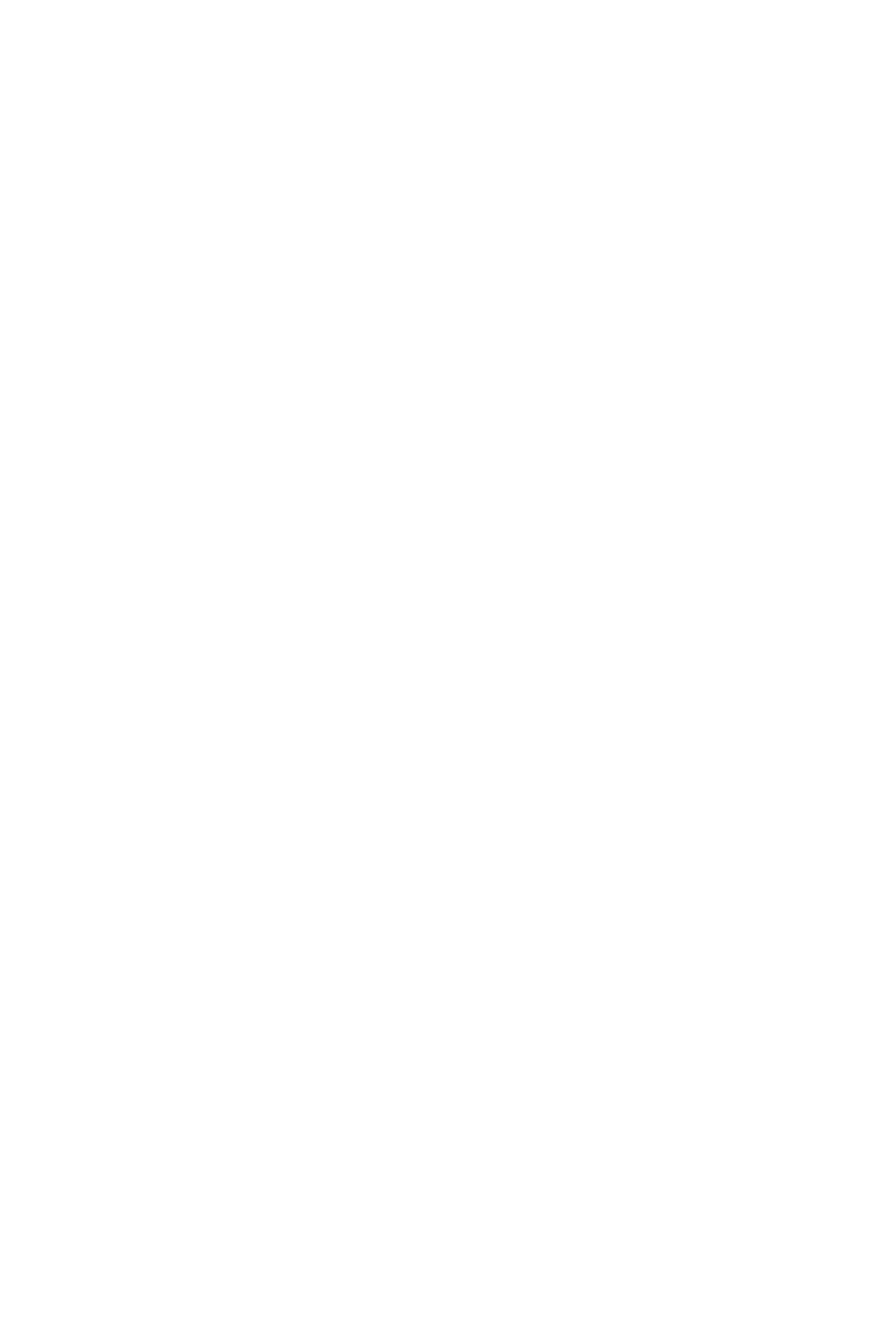# **HEART to HEART**

*Octavius Winslow's Experimental Preaching*

Tanner G. Turley



Grand Rapids, Michigan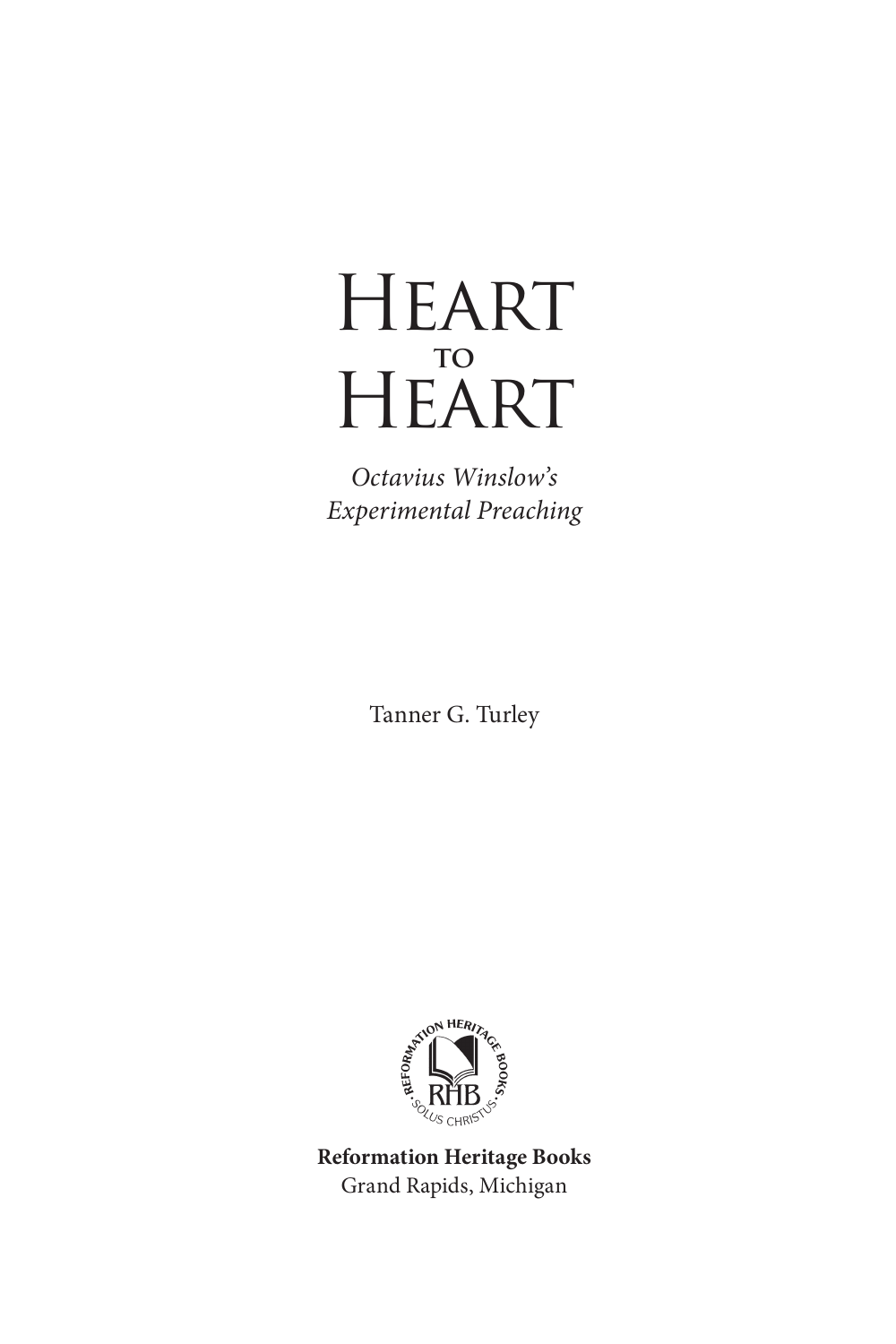*Heart to Heart* © 2014 by Tanner G. Turley

All rights reserved. No part of this book may be used or reproduced in any manner whatsoever without written permission except in the case of brief quotations embodied in critical articles and reviews. Direct your requests to the publisher at the following address:

#### **Reformation Heritage Books**

2965 Leonard St. NE Grand Rapids, MI 49525 616-977-0889 / Fax 616-285-3246 orders@heritagebooks.org www.heritagebooks.org

*Printed in the United States of America* 14 15 16 17 18 19/10 9 8 7 6 5 4 3 2 1

Library of Congress Cataloging-in-Publication Data

Turley, Tanner G. Heart to heart : Octavius Winslow's experimental preaching / Tanner G. Turley. pages cm Includes bibliographical references. ISBN 978-1-60178-196-3 (pbk. : alk. paper) 1. Winslow, Octavius, -1878. 2. Preaching. I. Title. BX6495.W623T87 2014 251.0092—dc23 2013050593

*For additional Reformed literature, request a free book list from Reformation Heritage Books at the above regular or e-mail address.*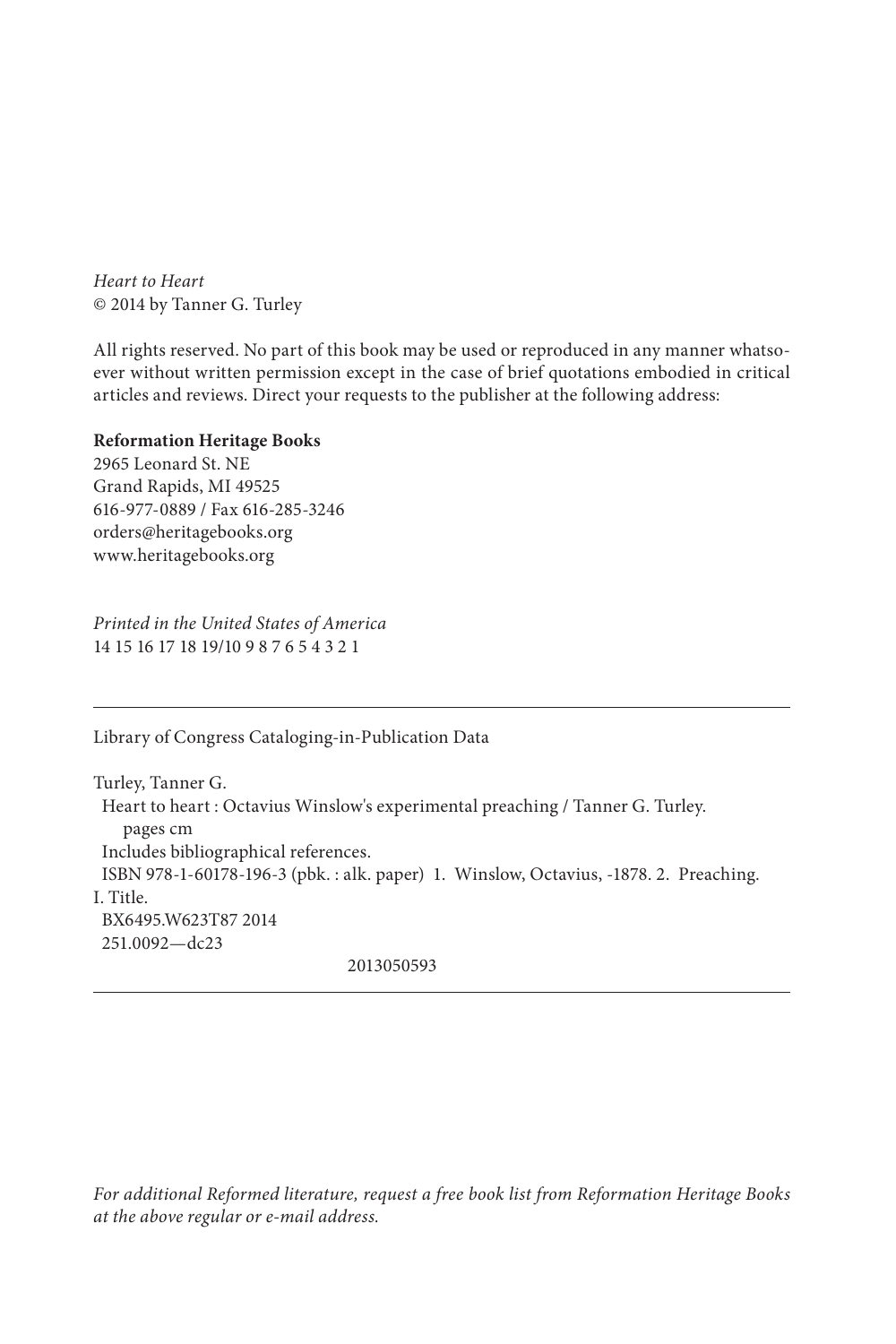## **To Marsha**

*My wife My love My best friend— "You surpass them all."*

and

*To the glory of* 

## **my triune God**

*My salvation My joy My life— "From You, through You, and to You are all things."*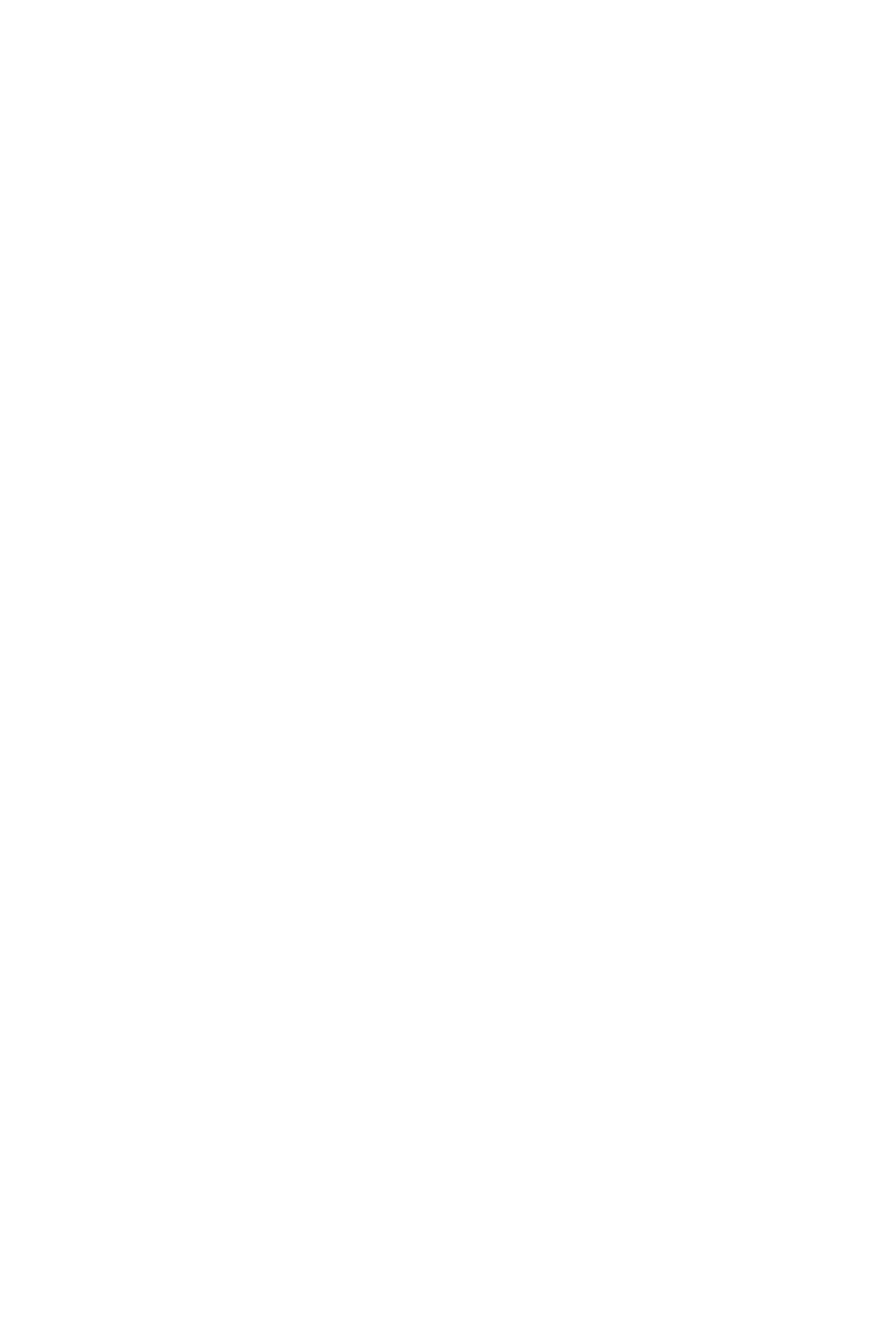# **CONTENTS**

|                                                   | $\overline{1}$ |
|---------------------------------------------------|----------------|
|                                                   |                |
|                                                   |                |
|                                                   |                |
|                                                   |                |
|                                                   |                |
| 6. Winslow's Experimental Homiletic for Today 161 |                |
|                                                   |                |
|                                                   |                |
| Appendix 3: Annotated Selected Bibliography of    |                |
|                                                   |                |
|                                                   |                |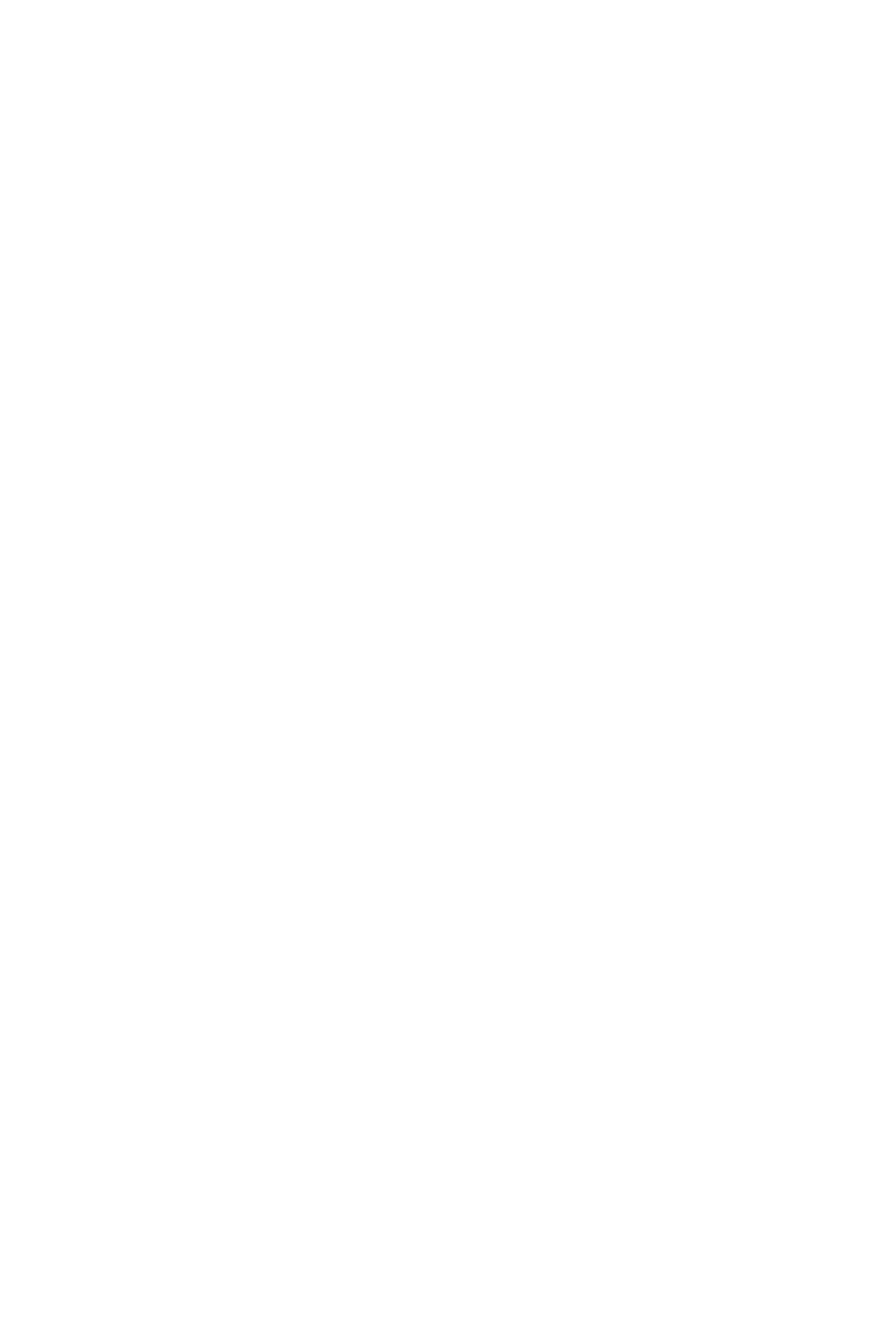# **Acknowledgments**

My pursuit of Octavius Winslow began with a threefold prayer for a dissertation topic that went something like this: "God, lead me to a topic that I will enjoy immensely, will have an indelible impact on my future ministry, and will be a contribution to the church and academy." Undoubtedly, the first two parts of my prayer have been answered favorably. This work is the result of God's grace and kindness, which included many encouraging friends along the journey.

My beautiful wife, Marsha, supplied constant support over the two years I absorbed Winslow. She endured countless late nights, incessant requests for coffee, and, of course, stacks of books and papers everywhere. She is godly, spunky, sweet, and my best friend. I am eternally grateful for our partnership in the gospel and for the privilege of parenting our two precious girls, Parker and Kesed, together.

Danny Akin served as my mentor and major professor throughout my time at Southeastern Seminary. More than teaching me theology and homiletics, he daily exemplified godliness, leadership, and a passion for the Great Commission. I would also like to thank Greg Heisler, who first introduced me to Winslow and has helped me grow as a homiletician. A special thanks is also in order to Joel Beeke, Jay Collier, and everyone at Reformation Heritage Books for working hard to get this book in your hands. Finally, I would like to thank Jennifer Townsend, Winslow's great-great-granddaughter, who graciously uncovered and confirmed several biographical details.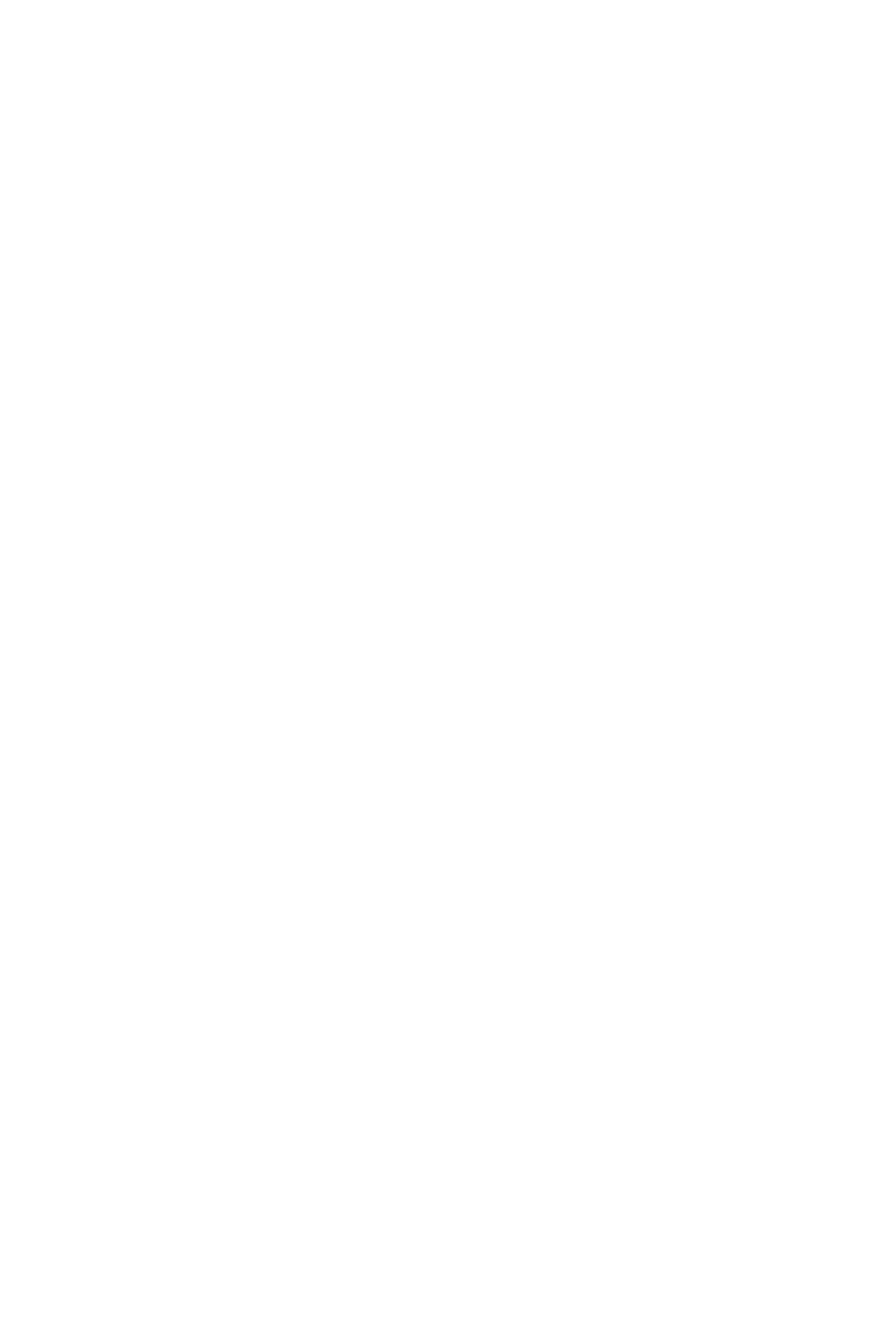# **Introduction**

With the opening words of his 1907 Lyman Beecher Lecture at Yale University, P. T. Forsyth prophetically warned, "It is, perhaps, an overbold beginning, but I will venture to say that with its preaching Christianity stands or falls."<sup>1</sup> Nearly a century later John Stott boldly stated, "Preaching is indispensable to Christianity."2 If Forsyth and Stott are correct, the health of the church and her mission of taking the gospel to the nations are proportionately related to the health of preaching. Regrettably, many churches today are languishing from anemic homiletical convictions and practice. Walt Kaiser expressed this concern when he wrote, "One of the most depressing spectacles in the church today is her lack of power…. At the heart of this problem is an impotent pulpit."3 If the church is to recover her missiological muscle, she should humbly learn from the faithful heralds of church history. One such pastor and preacher is Octavius Winslow (1808–1878).

Winslow served the church for nearly forty-five years as a pastor, preacher, and prolific author. He shepherded two congregations in New York City for the first five years of his ministry and spent the next forty in the English towns of Leamington Spa, Brighton, and Bath. Though he served Baptist churches most of his life, he finished his ministerial career in the Church of England. He exercised a prolific ministry, publishing more than forty books, with most being printed multiple times.<sup>4</sup> By all accounts, he was

<sup>1.</sup> P. T. Forsyth, *Positive Preaching and the Modern Mind* (London: Independent Press, 1907), 1.

<sup>2.</sup> John Stott, *Between Two Worlds: The Art of Preaching in the Twentieth Century* (Grand Rapids: Eerdmans, 1996), 15.

<sup>3.</sup> Walter C. Kaiser, *Toward an Exegetical Theology* (Grand Rapids: Baker, 1981), 235–36.

<sup>4.</sup> Joel Beeke, foreword to *Our God,* by Octavius Winslow (London: John F. Shaw, 1870; repr., Grand Rapids: Reformation Heritage Books, 2007), vii–viii.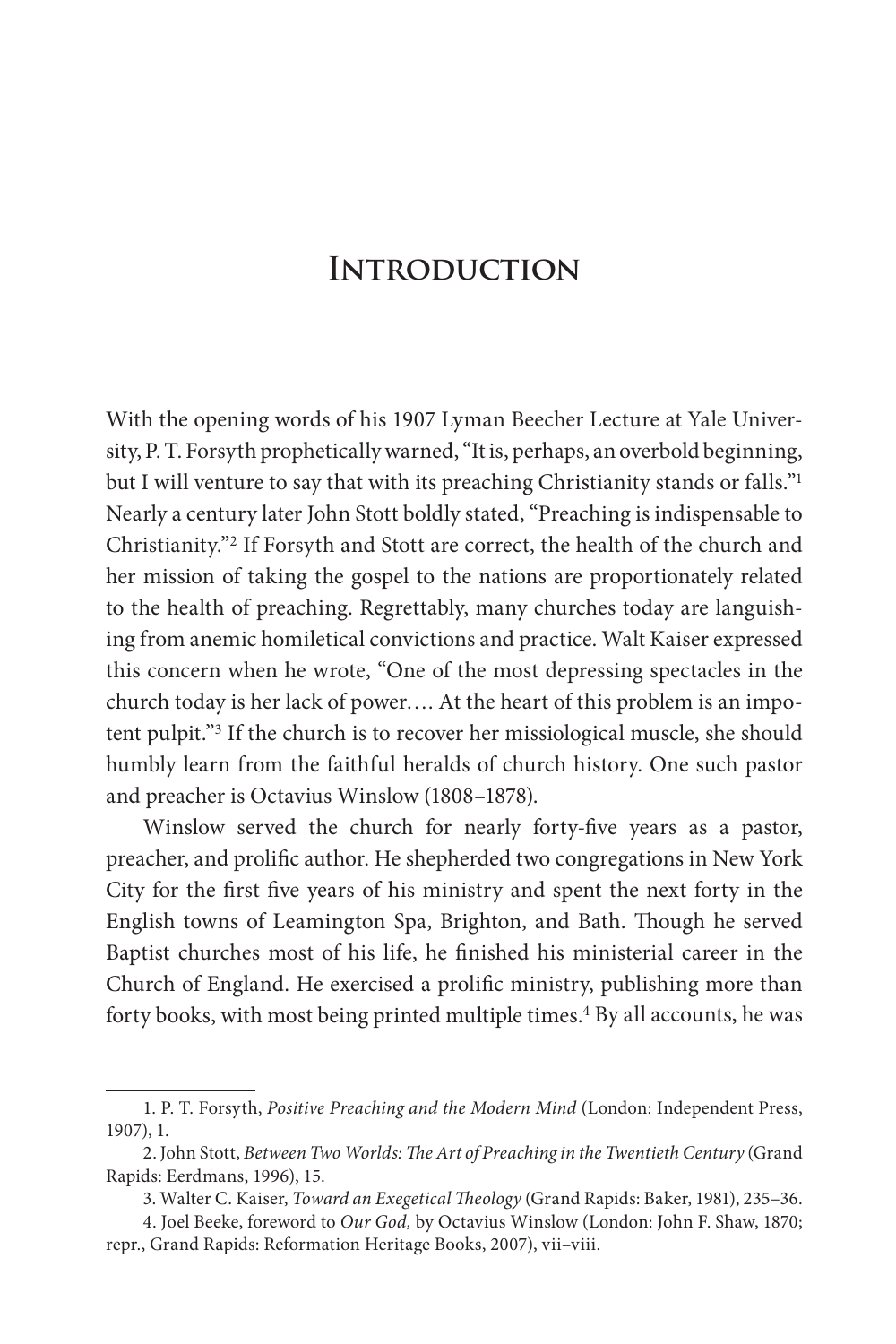also an excellent preacher. One historian summarized his ministry by saying, "As a writer and preacher he had few equals."5

Perhaps the greatest strength of Winslow's homiletic involved how he embodied the Reformers' view of preaching. They believed preaching should be the *explicatio et applicatio verbi Dei* (the explanation and application of the Word of God).<sup>6</sup> Winslow consistently explained the text by grounding his sermons in doctrine and centering them in Christ, but he did not stop there. He longed for people to experience the truth. That is why he followed the apostolic pattern of indicative-imperative preaching.7 By doing so, he avoided dry, *merely doctrinal* sermons, which fill the head but shrivel the heart. At the same time, he avoided shallow, *merely applicational* sermons, which provide practical instruction devoid of real substance. Winslow believed true preaching is experimental preaching: the skillful combination of sound doctrine aimed at life application.8 Experimental preaching presses the significance of doctrine into hearers' lives so that they experience the power of God's truth. Octavius Winslow effectively demonstrated the practice of applying doctrine to life through his experimental preaching.

### **Experimental Preaching: Addressing the Heart**

Because this work centers on Winslow's experimental homiletic, a clear understanding of what he meant by experimental Christianity is vital. First,

7. See John Carrick, *The Imperative of Preaching: A Theology of Sacred Rhetoric* (Edinburgh: Banner of Truth, 2002). Carrick states, "The central thesis of this book is that the essential pattern or structure which God himself has utilized in the proclamation of New Testament Christianity is that of the *indicative-imperative*" (5). Carrick goes on to say: "True preaching…always involves a balance between the *indicative* and the *imperative*. True preaching always involves both *proclamation* and *appeal*. True preaching always involves *explicatio et applicatio verbi Dei*—it always involves the explication and application of the Word of God. The indicative mood is the native sphere of the explication of the Word of God and the imperative mood is the native sphere of the application of the Word of God" (145–46).

8. Joel Beeke offers the following definition of this homiletical model: "Experiential (or 'experimental') preaching addresses the vital matter of how a Christian experiences the truth of Christian doctrine in his life." "Experiential Preaching," in *Feed My Sheep: A Passionate Plea for Preaching*, 2nd ed. (Lake Mary, Fla.: Reformation Trust, 2008), 53. Note that Beeke uses the terms "experiential" and "experimental" interchangeably. John Calvin did as well (54).

<sup>5.</sup> T. B. Dudley, *From Chaos to the Charter: A Complete History of Royal Leamington Spa*  (Royal Leamington Spa, U.K.: P. & W. E. Linaker, 1901), 246.

<sup>6.</sup> Sidney Greidanus says, "From the 17th century on, Reformed theologians had defined the sermon as *explicatio et applicatio verbi Dei*." *Sola Scriptura: Problems and Principles in Preaching Historical Texts* (Toronto: Wedge Publishing Foundation, 1970; repr., Eugene, Ore.: Wipf & Stock, 2001, 92.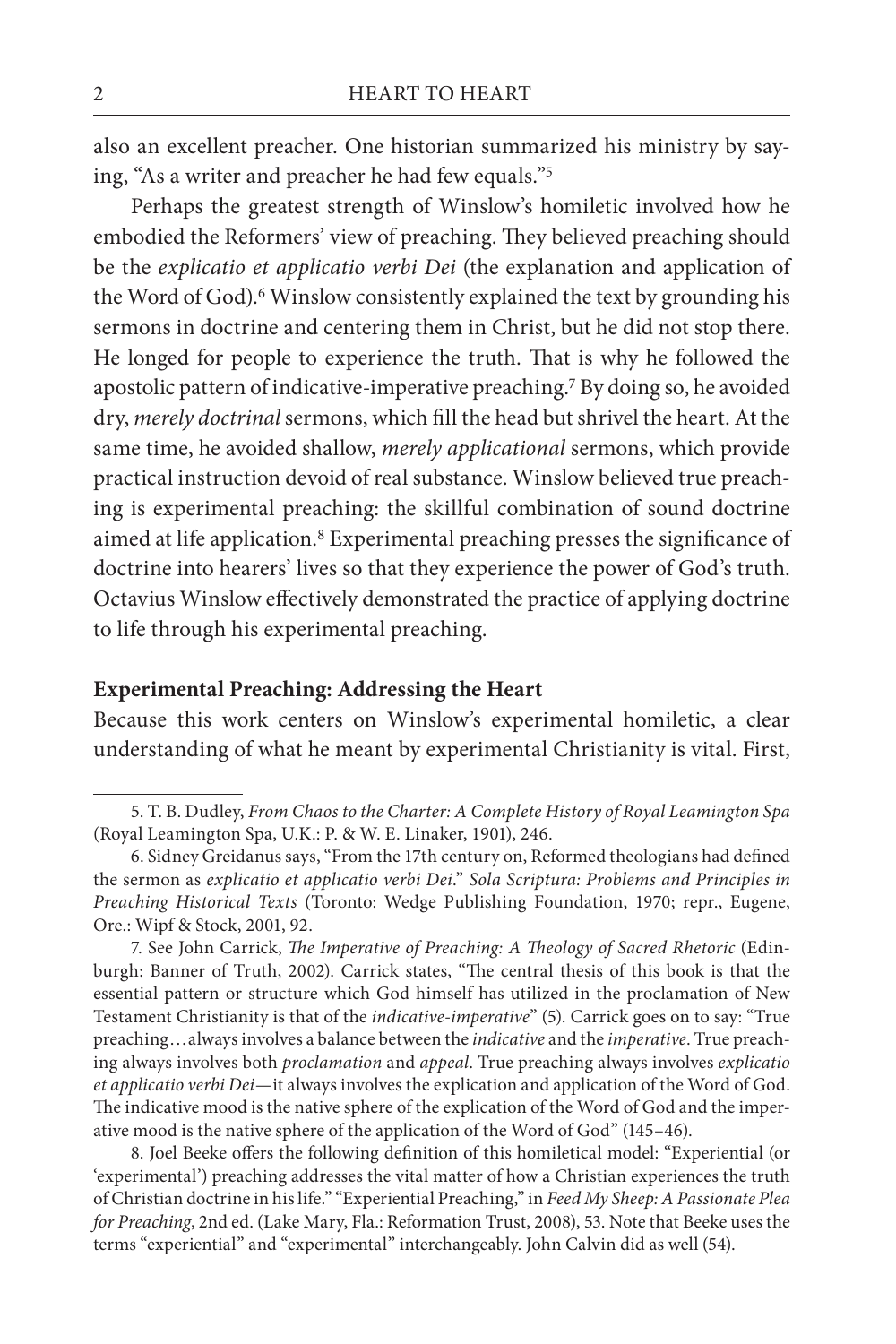it will be helpful to understand what he does *not* mean. The kind of experimental preaching Winslow practiced is completely incompatible with the kind proposed by homileticians such as John Killinger in the 1960s and 1970s. Their unconventional approach focused on experimentation with various forms of communication. Killinger explains, "The only rule is that there are no rules which may not be broken. Real communication is not static and can seldom be accomplished for very long without experimentation and innovation."9 His primary theological assumption is that "God, in Christ, has called us out from all totalitarian superstructures, even those of mind and spirit, and it is wrong of us to obligate or enslave ourselves to them again, even in the name of religion and piety. Our first obligation now is to our own centers of freedom."10 For Killinger, man's creativity and freedom overrule methodological practices grounded in Scripture.11 It is not surprising that experimental preachers of Killinger's day replaced "old-fashioned" sermons with innovations such as playlets, dramatic monologues, dialogue sermons, enigmatic parables, mime shows, clown acts, and multimedia presentations.<sup>12</sup>

Other potential misunderstandings of experimental, or experiential, preaching remain. Experimental preaching is not simply preaching one's experience. This was a common misperception in Winslow's day.13 Experimental preaching does not spring from experiential learning theories that promote

13. Nineteenth-century pastor Robert Smith said, "There is a great difference between preaching experience and preaching truth experienced. The former should be seldom indulged in; the latter should always be aimed at. Without experience of the truth proclaimed, a man conjures with mere words, or at best deals with abstractions which never

<sup>9.</sup> John Killinger, ed., *Experimental Preaching* (Nashville: Abingdon, 1973), 9.

<sup>10.</sup> Killinger, *Experimental Preaching*, 15.

<sup>11.</sup> Interestingly, Killinger takes his Christology one step further. He writes, "What has been called the *kenosis* or self-emptying of Christ finally makes it impossible for us to make any unambiguous statements about him. Who he was, what he did, what he meant by what he said, has a way of eluding us. Precisely when we think we have caught the truth in our hands and call to a neighbor to look, it evaporates and leaves us feeling silly and empty-handed. What is asked for is a spirit of constant inquiry—a pledge to follow in the way without either the hope or the despair of arriving at finalities." *Experimental Preaching*, 16.

<sup>12.</sup> John Killinger, "Experimental Preaching," *Concise Encyclopedia of Preaching*, ed. William H. Willimon and Richard Lischer (Louisville: Westminster John Knox, 1995), 150. Killinger also displays contempt for some of the most influential names who side with the historic understanding of biblical preaching. He wrote, "The secure old positions and rationales of [John] Broadus and [William E.] Sangster no longer cast their freezing shadows over neophyte preachers—the former are indeed almost unknown among the latter." *Experimental Preaching*, 17. For a deeper look at these "old positions," see Broadus's classic work on preaching. John Broadus, *A Treatise on the Preparation and Delivery of Sermons* (New York: A. C. Armstrong, 1887).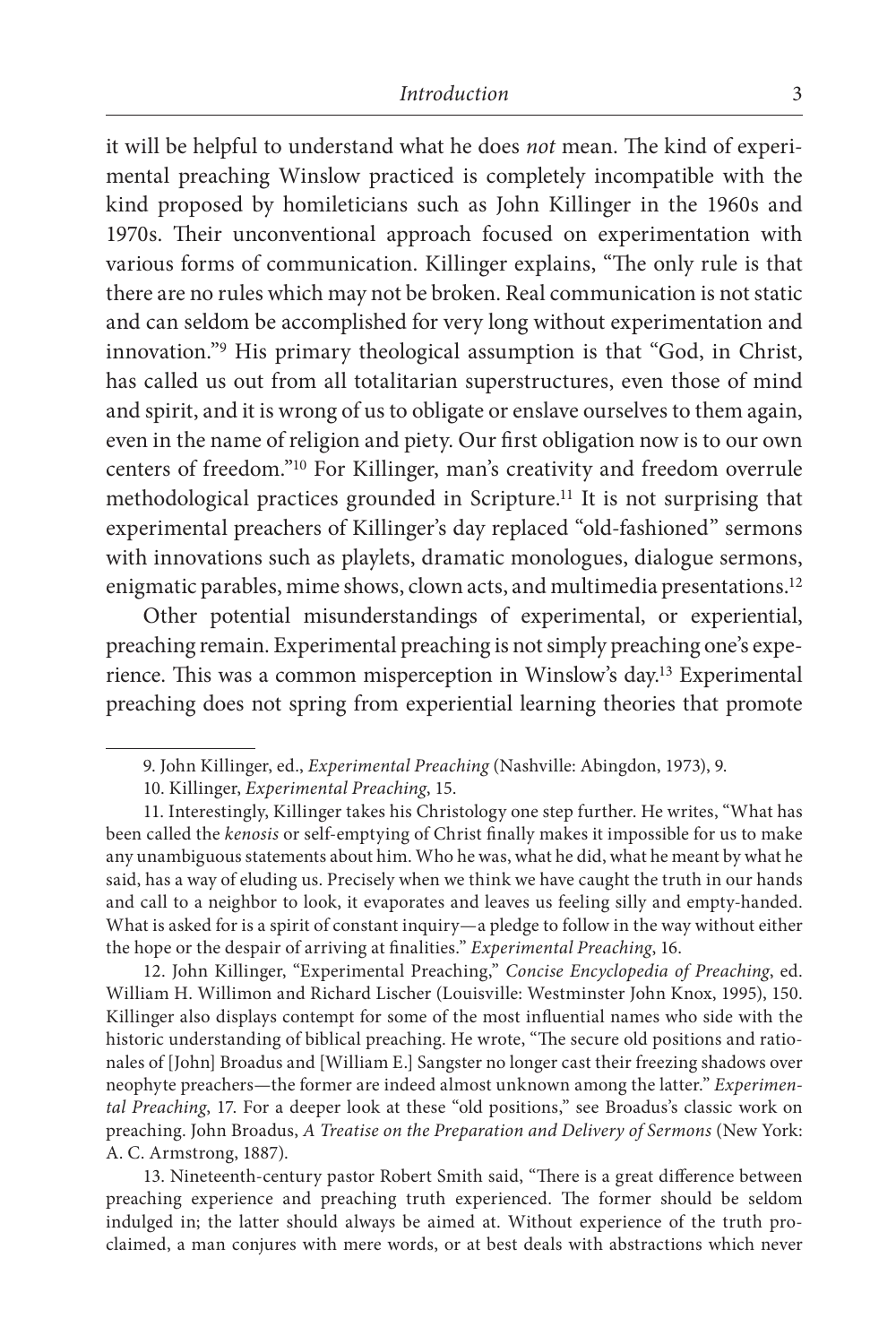learning through "concrete participation in the daily processes of living rather than categories of information."14 It has even less to do with the agenda of the "New Homiletic" and its narrative sermon structure, which seeks to create an experience for the listener.15 Finally, it does not involve the experiential storytelling advocated by some today in the emerging church movement.<sup>16</sup>

Winslow advocated an altogether different view. Although he never provided a straightforward definition, he described experimental Christianity at length.17 In the preface of his first major work, *The Inquirer Directed to an Experimental and Practical View of the Atonement*, Winslow presented a case for the necessity of experimental Christianity. His opening argument read, "The religion of the Lord Jesus is valuable only as its power is experienced in the heart."18 He went on to explain:

The man of mere taste may applaud its external beauty—the philosopher may admire its ethics, the orator its eloquence, and the poet its sublimity, but if the Spirit of God take not his own truth, and *impress it upon the heart, as to the great design of its revelation*, it avails nothing. What numbers there are who rest in the mere theory of Christianity. As a *practical principle* they know nothing of it. As a thing *experienced* 

15. See David Buttrick, *Homiletic: Moves and Structures* (Philadelphia: Fortress, 1987); Fred Craddock, *As One without Authority* (Nashville: Abingdon, 1979); Eugene Lowry, *The Homiletical Plot: The Sermon as Narrative Art Form* (Atlanta: John Knox, 1980); and Henry Mitchell, *Celebration and Experience in Preaching*, rev. ed. (Nashville: Abingdon, 2008).

16. See Mark Miller, *Experiential Storytelling: (Re)Discovering Narrative to Communicate God's Message* (Grand Rapids: Zondervan, 2003). Miller defines experiential storytelling as "creating an environment that allows others to participate in the telling of a story through sensory interaction" (7). In order to create a multisensory experience, this approach basically utilizes anything the mind can imagine, including Play Doh $^{\circ}$  (105).

17. Winslow wrote much about experimental Christianity. His first two major works dealt with experimental views of the atonement and the Holy Spirit. See Octavius Winslow, *The Inquirer Directed to an Experimental and Practical View of the Atonement* (London: John F. Shaw, 1856; repr., *Atonement and the Cross* [Stoke-on-Trent, U.K.: Tentmaker, 2008]); and *The Inquirer Directed to an Experimental and Practical View of the Holy Spirit* (London: John F. Shaw, 1840; repr., *The Work of the Holy Spirit: An Experimental and Practical View* [Edinburgh: Banner of Truth, 2003]). One working assumption is that Winslow's experimental homiletic can be deduced from his views concerning experimental Christianity. At the same time, a careful study of his sermons is necessary to this effort, as it is conceivable that a preacher's preaching may not match his theology.

18. Winslow, *View of the Atonement*, 7.

move the heart." *The Quiet Thoughts of a Quiet Thinker* (London: Oliphant Anderson & Ferrier, 1896), 101.

<sup>14.</sup> John D. Hendrix, *Nothing Never Happens: Experiential Learning and the Church*  (Macon, Ga.: Smith & Helwys, 2004), 15.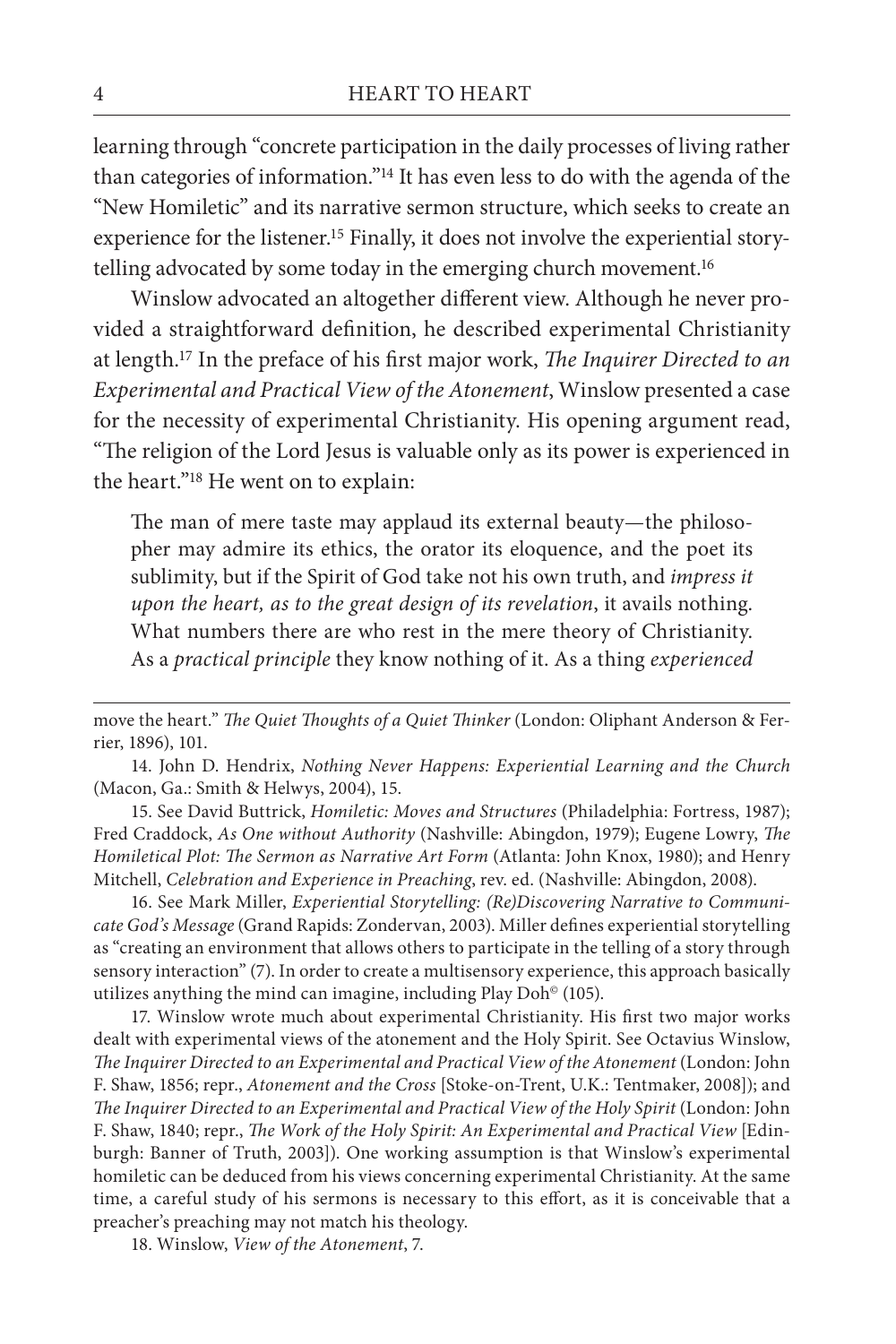*in the heart*, it is a hidden mystery to them. They speak well of it as a religious system; believe its Divinity, and even defend its doctrines and extol its precepts; yet make no approaches *towards a personal and practical obedience to its claims*. In a word, they know nothing of *repentance toward God, and faith towards our Lord Jesus Christ*. It will surely appear to a spiritually-enlightened mind, a subject of vast and solemn moment that this delusion should be exposed—that this foundation of sand be undermined, and *the absolute necessity of experimental religion*, as necessary to an admission within the kingdom of glory, be strenuously and scripturally enforced (emphasis added).19

Winslow said that experimental Christianity is an "absolute necessity" and involves "a personal and practical obedience" to the truth of Scripture. In sum, it is truth "experienced in the heart." From this description, it is not difficult to deduce what he believed about experimental preaching.20

Another way to discern how "experimental" was understood in Winslow's day is by examining how his predecessors and contemporaries utilized the term. Reformers such as John Calvin pointed to the need for "measuring experienced knowledge against the touchstone of Scripture."21 One of the first published works on methodology, "Of Particular and Experimental Preaching," surfaced early in the eighteenth century. John Jennings, in lectures to his students, criticized preachers who fill their sermons with doctrine but "do not sufficiently consider that holiness is the very design of Christianity; and our preaching on other topics is in order the better to enforce duty and render men like Christ."22 He likened experimental preaching to the work of a skilled doctor who knows his patients well. Concerning the pastor's responsibility to reach the hearts of his hearers, Jennings wrote:

Now, what success can we reasonably expect if we do not take into close consideration the case of our several spiritual patients? If a man, professing to be a physician, should administer or prescribe one constant medicine for fevers, and another for consumptions, and so for other

<sup>19.</sup> Winslow, *View of the Atonement*, 7–8. The original wording, archaic spelling, punctuation, paragraphing, and emphases from the original works will be retained throughout.

<sup>20.</sup> See chapter 5, "Preaching to the Heart," for a detailed investigation of Winslow's understanding of experimental Christianity and preaching.

<sup>21.</sup> Beeke, "Experiential Preaching," 54.

<sup>22.</sup> John Jennings, "Of Particular and Experimental Preaching," in *The Christian Pastor's Manual: A Selection of Tracts on the Duties, Difficulties, and Encouragements of the Christian Ministry*, by John Brown (Edinburgh: David Brown, 1826; repr., Morgan, Pa.: Soli Deo Gloria, 2003), 50. Jennings clearly exposed the connection between experimental preaching and the doctrine of sanctification.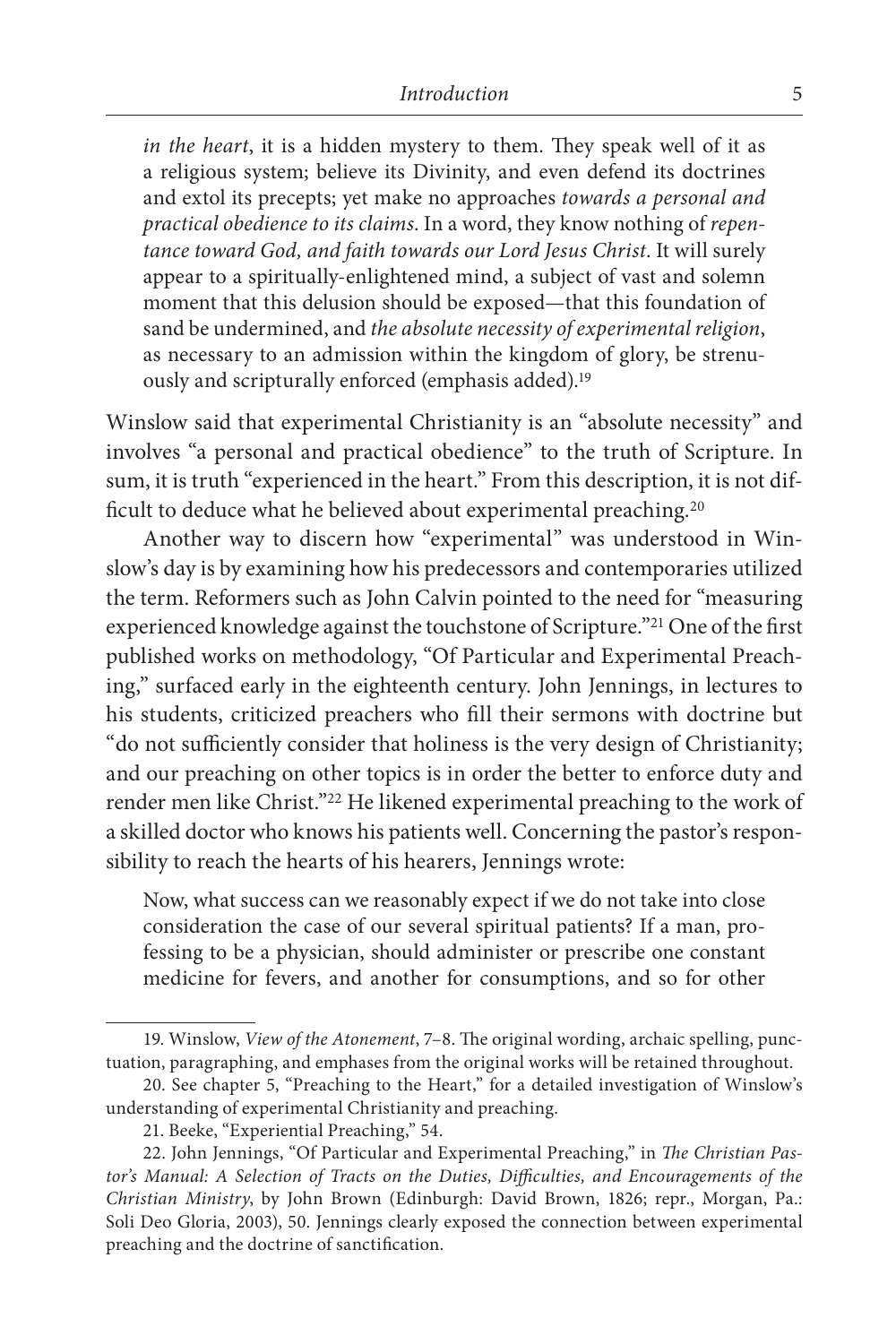distempers, without considering the age, constitution, strength, and way of living of his patient, and not vary his method and medicines as those vary, we would hardly call this the regular practice of medicine. Nor can I think this general and undistinguishing way will be more safe or likely to answer its end in divinity than in medicine.23

Experimental preachers consider the condition of their hearers and address the heart accordingly. Philip Doddridge, one of Jennings's pupils, claimed that experimental preaching leads hearers into their own hearts.<sup>24</sup> Ultimately, the preacher's goal is to apply a remedy and restore the soul into right fellowship with God.

Like their predecessors, Winslow's contemporaries also addressed the nature of experimental preaching by distinguishing it from mere doctrinal instruction. They believed many sermons devolve into impotent lectures by neglecting the practical side of truth. Daniel Kidder spoke to this when he praised the value of experimental preaching: "How superior, in the judgment at least of the more devout, and for all the great ends of the ministry, is an experimental style of preaching to that which is merely intellectual—essay like!"25 While experimental preaching is more than mere doctrinal divulgence, it is certainly not less.

True experimental preaching must be grounded in doctrine. That is why Daniel Moore, an Anglican contemporary of Winslow, said experimental preaching is "the Gospel of Christ laid open, in its more spiritual and subjective aspects;—shewing the relation of dogma to piety, and the direct action of a doctrinal system on the sympathies and experiences of the heart."26 To understand experimental preaching, one must grasp the relationship between doctrine and life. Experimental preaching begins with truth, and then presses truth on the heart to lead people to respond in obedience and faith.27

<sup>23.</sup> Jennings, "Of Particular and Experimental Preaching," 61.

<sup>24.</sup> Philip Doddridge, "Extracts from Doddridge's Lectures on Preaching," in *The Preacher's Manual*, ed. Sheva (London: Richard Baynes, 1820), 137.

<sup>25.</sup> Daniel P. Kidder, *A Treatise on Homiletics: Designed to Illustrate the True Theory and Practice of Preaching the Gospel* (New York: Carlton & Porter, 1864), 278.

<sup>26.</sup> Daniel Moore, "Preaching," in *The Authorized Report of the Church Congress Held at Leeds: October 8th, 9th, 10th, & 11th, 1872* (London: John Hodges, 1872), 213.

<sup>27.</sup> Contemporary theologian David Clark insightfully says, "If a theology does not transform a Christian's heart and her church, it fails calamitously. Theology misfires if it fills a believer's head with Christian knowledge without affecting his character and demeanor." *To Know and Love God: Method for Theology* (Wheaton, Ill.: Crossway, 2003), 232.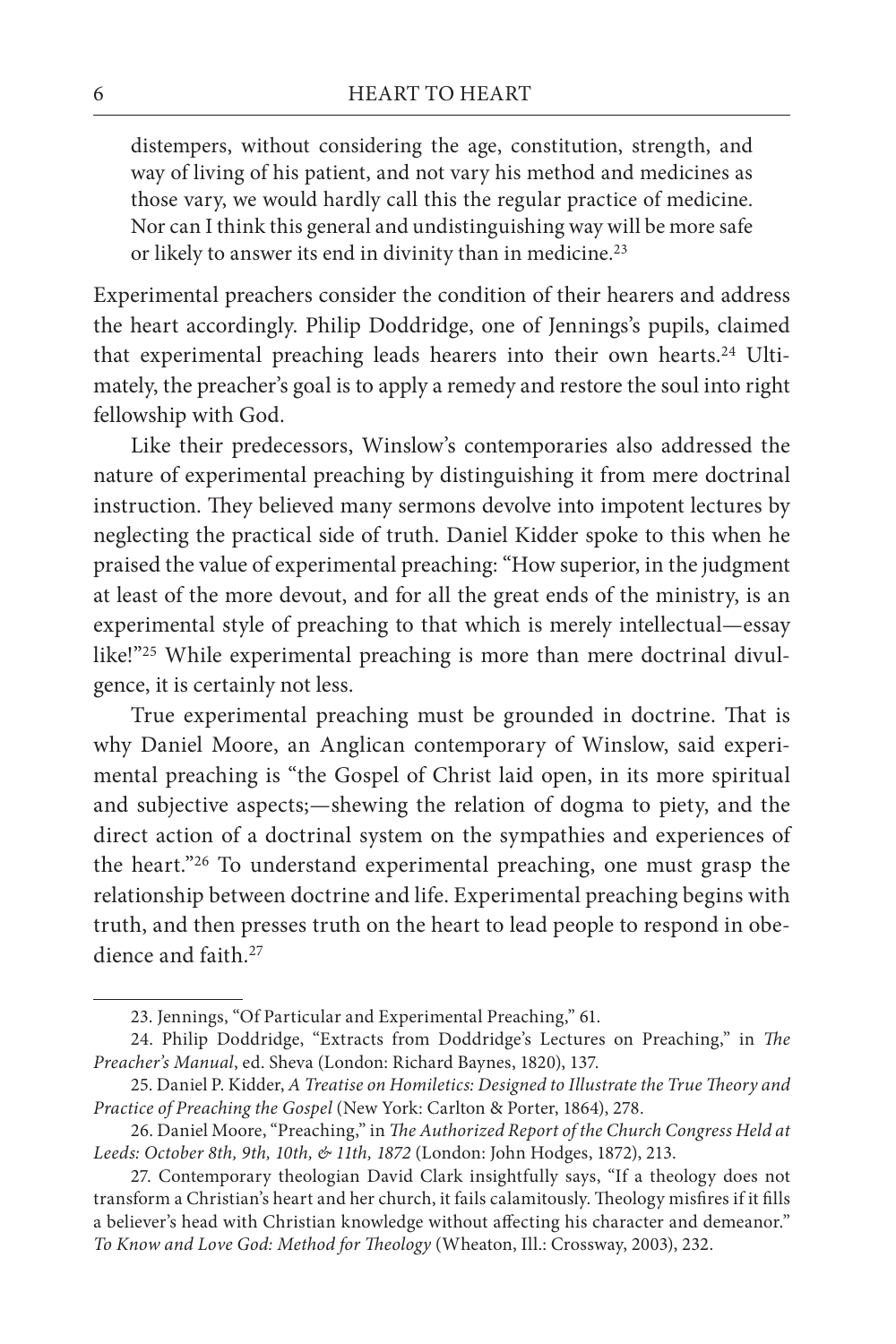Charles Bridges explained, "This view of the scheme of the Gospel widely differs from the dry and abstract doctrinal statement. Its life consists not in the exposition, but in the application of the doctrine to the heart for the sanctification and comfort of the sincere Christian."28 This type of preaching served as the hallmark of Winslow's ministry.

#### **Why Winslow?**

Many preachers could be the subject of this study. So why focus on Winslow? Joel Beeke calls him "one of the most valued non-conformist ministers of the nineteenth century, largely due to the earnestness of his preaching, and the practical excellence of his prolific writings."29 Winslow enjoyed a widely influential ministry in the nineteenth century, but little has been uncovered about his life and work.

Though he exercised a productive and thriving ministry, virtually nothing on Winslow has been published aside from brief material included in the front matter of some reprinted works and a brief dictionary article.<sup>30</sup> Several of his works have been reprinted, but he still remains relatively unknown among today's theologians and church historians.31 Sadly, it seems he did not leave a diary or journal behind.32 Winslow lacked a biographer in his day, and no one has taken up the task since he died more than 135 years ago.<sup>33</sup> Preaching historians have also overlooked him.<sup>34</sup> Considering the popularity and significance he acquired during his era, this is surprising.

31. I am indebted to several publishing houses that have made some of Winslow's rare works more accessible. Some of those include Reformation Heritage Books, Soli Deo Gloria, Banner of Truth, Tentmaker Publications, and Kessinger Publishing. Joel Beeke is one scholar who has worked to raise awareness concerning Winslow's ministry. He has written the forewords or introductions to several of Winslow's reprinted works.

32. Because Winslow compiled many of his mother's and son Whitmore's journal entries into books, I believe he must have also practiced this discipline. If a personal journal ever existed, there is sufficient reason to fear such a treasure of information has been destroyed.

33. The *Dictionary of National Biography* does not even include an entry on his life.

34. Winslow is omitted by the following preaching histories: Edwin Charles Dargan, *A History of Preaching*, 2 vols. (New York: Hodder and Stoughton, 1905; repr., Birmingham,

<sup>28.</sup> Charles Bridges, *The Christian Ministry with an Inquiry into the Causes of Its Inefficiency* (London: R. B. Seely & W. Burnside, 1830; repr., Edinburgh: Banner of Truth, 2006), 260.

<sup>29.</sup> Beeke, foreword to *Our God*, vii.

<sup>30.</sup> See Joel Beeke, foreword to *Morning Thoughts,* by Octavius Winslow (London: John F. Shaw, 1857; repr., Grand Rapids: Reformation Heritage Books, 2003); J. H. Y. Briggs, "Winslow, Octavius," in *The Blackwell Dictionary of Evangelical Biography*, ed. Donald M. Lewis (Oxford: Blackwell, 1995), 1213; and Randall J. Pederson, "The Life and Writings of Octavius Winslow," in *Midnight Harmonies*, or, *Thoughts for the Season of Solitude and Sorrow*, by Octavius Winslow (London: John F. Shaw, 1851; repr., Grand Rapids: Ebenezer Publications, 2002).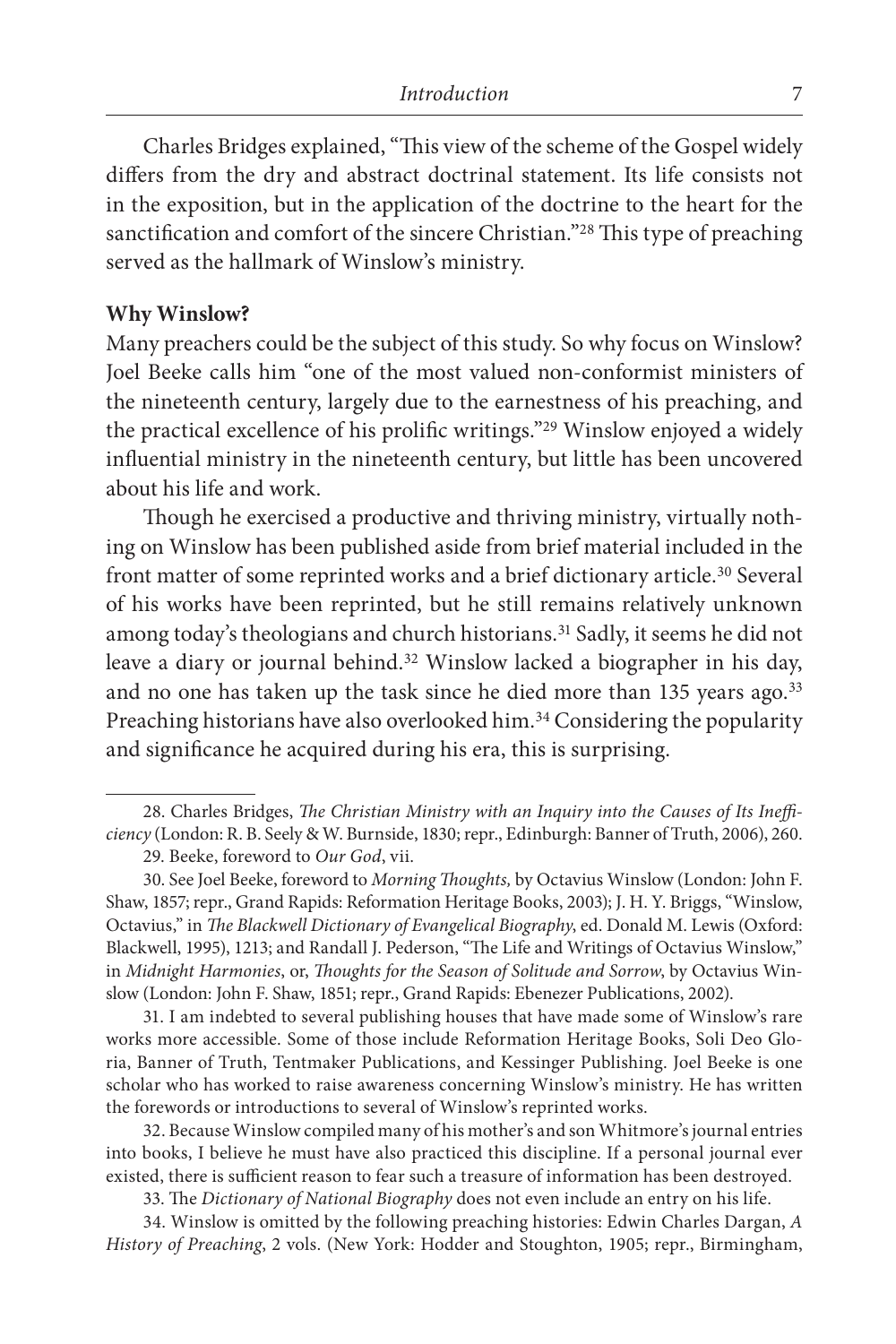#### **Ministerial Contributions**

Winslow's gifts blessed the congregations he served and the broader evangelical world. His many important contributions can be observed in four key areas: preaching, literary production, personal reputation, and pastoral effectiveness.

Winslow exercised an influential ministry from the pulpit. Several pieces of evidence verify that he preached with great effectiveness and should be counted as one of the most prominent servants of his day. First, and perhaps most convincing, Winslow was frequently invited to fill the pulpit for special occasions at other significant and notable congregations. The most famous opportunity came when Charles Spurgeon invited him to preach at the opening of the Metropolitan Tabernacle on April 4, 1861. He preached a sermon titled "Christ's Finished Work" from John 19:30.<sup>35</sup> It is highly doubtful Spurgeon would have invited a mediocre preacher to his pulpit for such a momentous occasion. Winslow was also invited as a guest preacher for several different Christian denominations across the United Kingdom<sup>36</sup> and other

Ala.: Solid Ground Christian Books, 2003); O. C. Edwards, *A History of Preaching* (Nashville: Abingdon, 2004); Clyde E. Fant and William M. Pinson Jr., *A Treasury of Great Preaching*, 12 vols. (Dallas: Word, 1971); David L. Larsen, *The Company of the Preachers*, 2 vols. (Grand Rapids: Kregel, 1998); Hughes Oliphant Old, *The Reading and Preaching of the Scriptures in the Worship of the Christian Church* (Grand Rapids: Eerdmans, 1998–2010); F. W. Webber, *A History of Preaching in Britain and America: Including Many of the Biographies of Many Princes of the Pulpit and the Men Who Influenced Them*, 3 vols. (Milwaukee: Northwestern Publishing House, 1952). The sheer number of great Victorian preachers is a possible factor in historians bypassing Winslow.

<sup>35.</sup> See Charles H. Spurgeon, *The Metropolitan Tabernacle Pulpit* (Pasadena, Tex.: Pilgrim Publications, 1986), 7:243–48. In the conclusion of his sermon, Winslow spoke a prayer of blessing over Spurgeon and the ensuing gospel work: "And now, from my heart, I ask the blessing of the Triune God upon my beloved Brother, the grand substance of whose ministry I believe from my very soul is to exalt the finished work of Jesus. And I pray that this noble edifice, reared in the name and consecrated to the glory of the Triune God, may for many years echo and re-echo with his voice of melody and of power in expounding to you the glorious doctrines and precepts of Christ's one finished atonement." *Metropolitan Tabernacle Pulpit*, 7:248.

<sup>36.</sup> His *Glimpses of the Truth As It Is in Jesus* is a series of sermons that he delivered on a trip to Scotland. He wrote in the preface, "It is proper briefly to allude to the history of this work. Scotland is its birth-place. It contains the substance of a few discourses which the author delivered from the pulpit of different Christian denominations, during a recent visit to that magnificent and interesting land." Octavius Winslow, *Glimpses of the Truth As It Is in Jesus* (Philadelphia: Lindsay & Blakiston, 1856), v.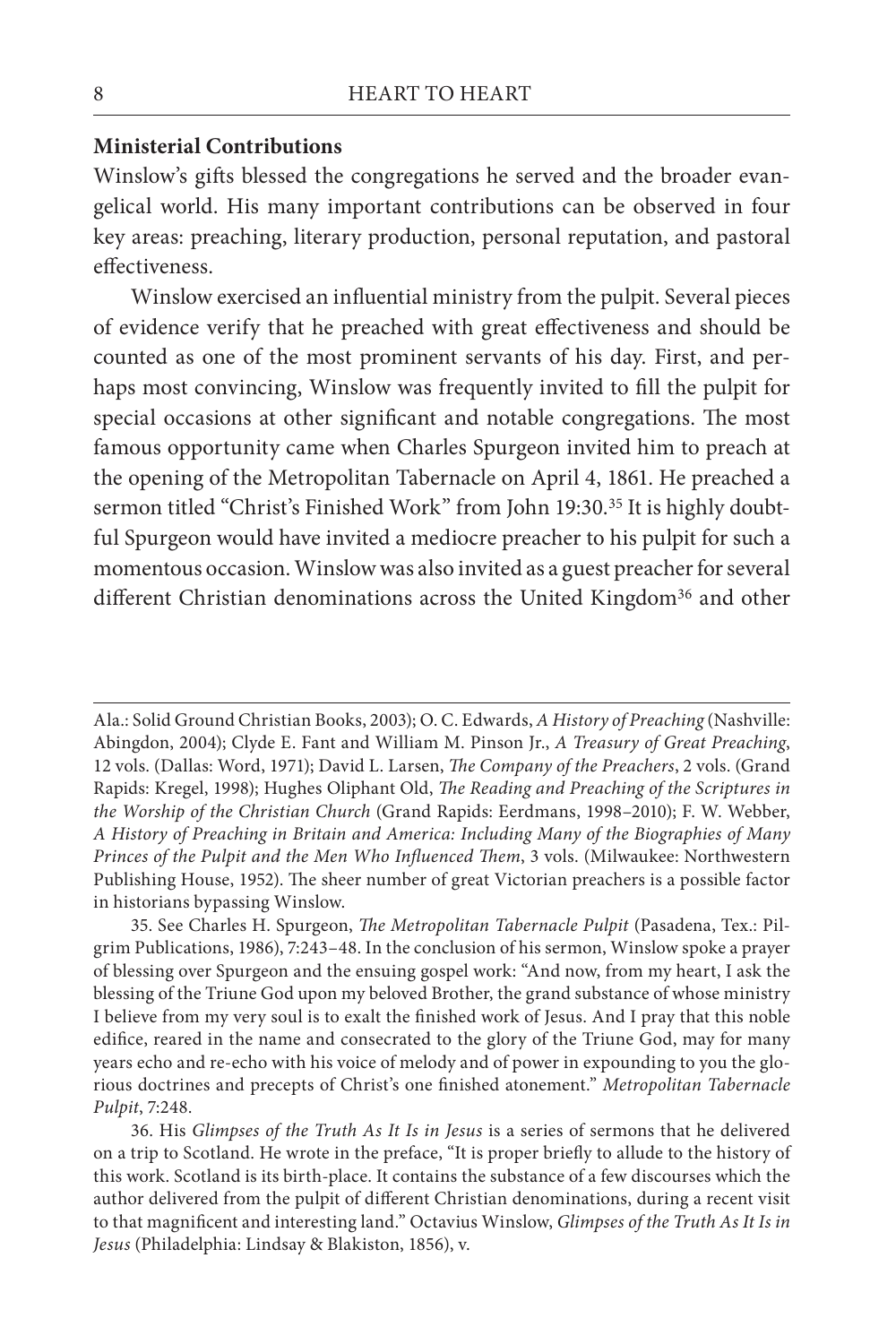important events including conferences,<sup>37</sup> missionary societies,<sup>38</sup> church meetings,39 and universities.40 Second, many individual sermons were published as tracts or pamphlets, and at least five of his books are identifiable as sermon compilations.<sup>41</sup> His annual New Year's sermons also "enjoyed considerable popularity."42 Third, people in his day provided glowing reviews of his preaching. He was noted as "a preacher of considerable power and ability."43 Henry Christmas, in his book *Preachers and Preaching* (1858), wrote about the most notable preachers in England in the nineteenth century. After providing sketches of ten of England's most prominent preachers, Christmas recognized Winslow in a short list of other commendable preachers. Of the

40. See Octavius Winslow, *Eminent Holiness: Essential to an Efficient Ministry* (London: Houlston & Stoneman, 1843).

41. Those five works include Octavius Winslow, *Glimpses of the Truth As It Is in Jesus; The Inner Life: Its Nature, Relapse, and Recovery* (London: John F. Shaw, 1850 (these first two works include sermons from various texts); *No Condemnation in Christ Jesus: As Unfolded in the Eighth Chapter of the Epistle to the Romans* (London: John F. Shaw, 1853; repr., Edinburgh: Banner of Truth, 1991); *Patriarchal Shadows of Christ and His Church: As Exhibited in Passages Drawn from the History of Joseph and His Brethren* (London: John F. Shaw, 1863; repr., Grand Rapids: Sovereign Grace Treasures, 2005 (these sermons are from Genesis 41–47); and *Soul-Depth*s *& Soul-Heights: Sermons on Psalm 130* (London: John F. Shaw, 1874; repr., Edinburgh: Banner of Truth, 2006). These sermons demonstrate Winslow's commitment to preaching the whole counsel of God from both the Old and New Testaments. I am convinced some of his other works are probably sermon compilations, though they lack explicit evidence supporting such a view. Some of those include *Christ and the Christian in Temptation: Counsel and Consolation for the Tempted* (London, 1878); *Emmanuel, or, Titles of Christ: Their Teaching and Consolations* (London: John F. Shaw, 1869); *The Foot of the Cross and the Blessings Found There* (New York: Robert Carter, 1868; repr., *Atonement and the Cross* [Stoke-on-Trent, U.K.: Tentmaker, 2008]); *Pisgah Views, or, The Negative Aspects of Heaven* (London: John F. Shaw, 1873); and Octavius Winslow, *The Tree of Life: Its Shade, Fruit, and Repose* (London: John F. Shaw, 1868).

42. Lucius E. Smith, ed. "Editorial Notices," *The Baptist Quarterly* 1 (1867): 380. Several of these New Year addresses were collected in book form. See Octavius Winslow, *Divine Realities, or, Spiritual Reflections for the Saint and Sinner* (London: John F. Shaw, 1860).

43. Judy Middleton, *The Encyclopaedia of Hove and Portslade D to E* (self-published, 2002), 4:74.

<sup>37.</sup> He delivered addresses at conferences for the Evangelical Alliance and other meetings. For examples, see Octavius Winslow, *Practical Suggestions Appropriate to the Present Religious Crisis* (London: William Hunt & Co., 1868); and Evangelical Alliance, "Evangelical Alliance: The Bath Conference," *Evangelical Christendom: A Monthly Chronicle of the Churches* 7 (November 1866): 554.

<sup>38.</sup> The Baptist Missionary Society, "Anniversary Services," *The Baptist Magazine* 41 (April 1849): 248.

<sup>39.</sup> W. H. Summers, *History of the Congregational Churches in the Berks, South Oxon and South Bucks Association with Notes on the Earlier Nonconformist History of the District* (Newbury, U.K.: W. J. Blacket, 1905), 256.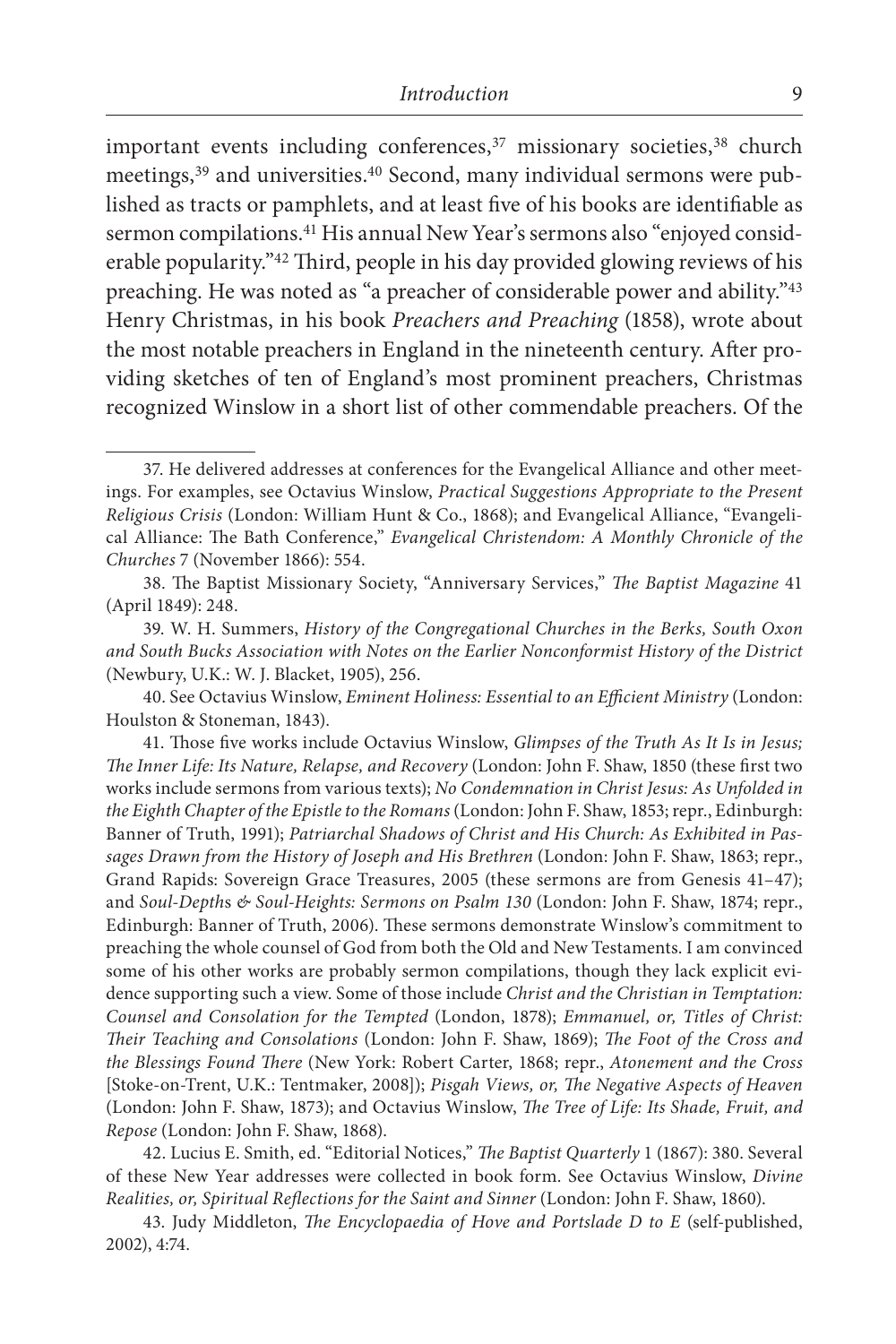nonconformists, he had the most to say about Winslow. He described him as "a most admirable preacher, and a highly educated and high-minded Christian gentleman."44 Finally, one can discern his homiletical gifts by noting with whom he preached on some special occasions. The fact that Winslow preached with the likes of Spurgeon and R. W. Dale speaks well of his preaching credentials.45 Winslow fulfilled his calling as a herald with great force and fruitfulness.

His massive literary output serves as another feature of his valuable ministry. He was considered one of the "best religious writers in Europe" and was mentioned with the eminent Scottish divine Thomas Guthrie and the heralded German pastor F. W. Krummacher as "stars of magnitude which have been long above the horizon."46 He averaged publishing more than one book per year after his first work hit the press in 1838.47 His writings reached a multitude of readers through multiple printings. One of his contemporaries said he was "one of the most widely and deeply influential writers of the present day."<sup>48</sup>

Another indication of Winslow's influence involves his reputation among other evangelicals. He was regarded as "an eminent Nonconformist."49 One reviewer called him an "eminent minister of Christ."50 He also served as a reviewer of other books and wrote a recommendation or introduction to several books during his ministry.51 Aside from his involvement in the

<sup>44.</sup> Henry Christmas, *Preachers and Preaching* (London: William Lay, 1858), 116. Powerful preachers such as Charles Spurgeon, Robert Hall, Thomas Chalmers, and R. W. Dale demonstrate the quality of Christmas's observations. That Winslow was listed after these greats is significant.

<sup>45.</sup> Baptist Missionary Society, "Recognition and Ordination Services," *The Baptist Magazine* 49 (1857): 504.

<sup>46.</sup> The American and Foreign Christian Union, "Book Notices," *Christian World: A Magazine of the American and Foreign Christian Union* 14 (March 1863): 95.

<sup>47.</sup> See Octavius Winslow, *The Inquirer Directed to an Experimental and Practical View of the Atonement* (New York: M. W. Dodd, 1838).

<sup>48.</sup> George Cole, *Euthanasia: Sermons and Poems in Memory of Departed Friends* (London: William MacIntosh, 1868), 303.

<sup>49.</sup> Catherine Marsh, *The Life of the Rev. William Marsh, D.D.* (London: James Nisbet & Co., 1867), 179.

<sup>50. &</sup>quot;Notices of Books," *The Christian Observer and Advocate Conducted by Members of the Church of England for the Year 1875* (February 1875): 157.

<sup>51.</sup> See Octavius Winslow, introductory preface to *The Spirit of Holiness*, by James Harington Evans (New York: J. S. Taylor, 1837); Octavius Winslow, introductory preface to *Sermons on the First Epistle of Peter*, by Hermann Friedrich Kohlbrügge (London: Patridge & Oakley, 1853); and Octavius Winslow, preface to *The Nature and Evidences of Regeneration*, by George Townshend Fox (London: William Hunt, 1872).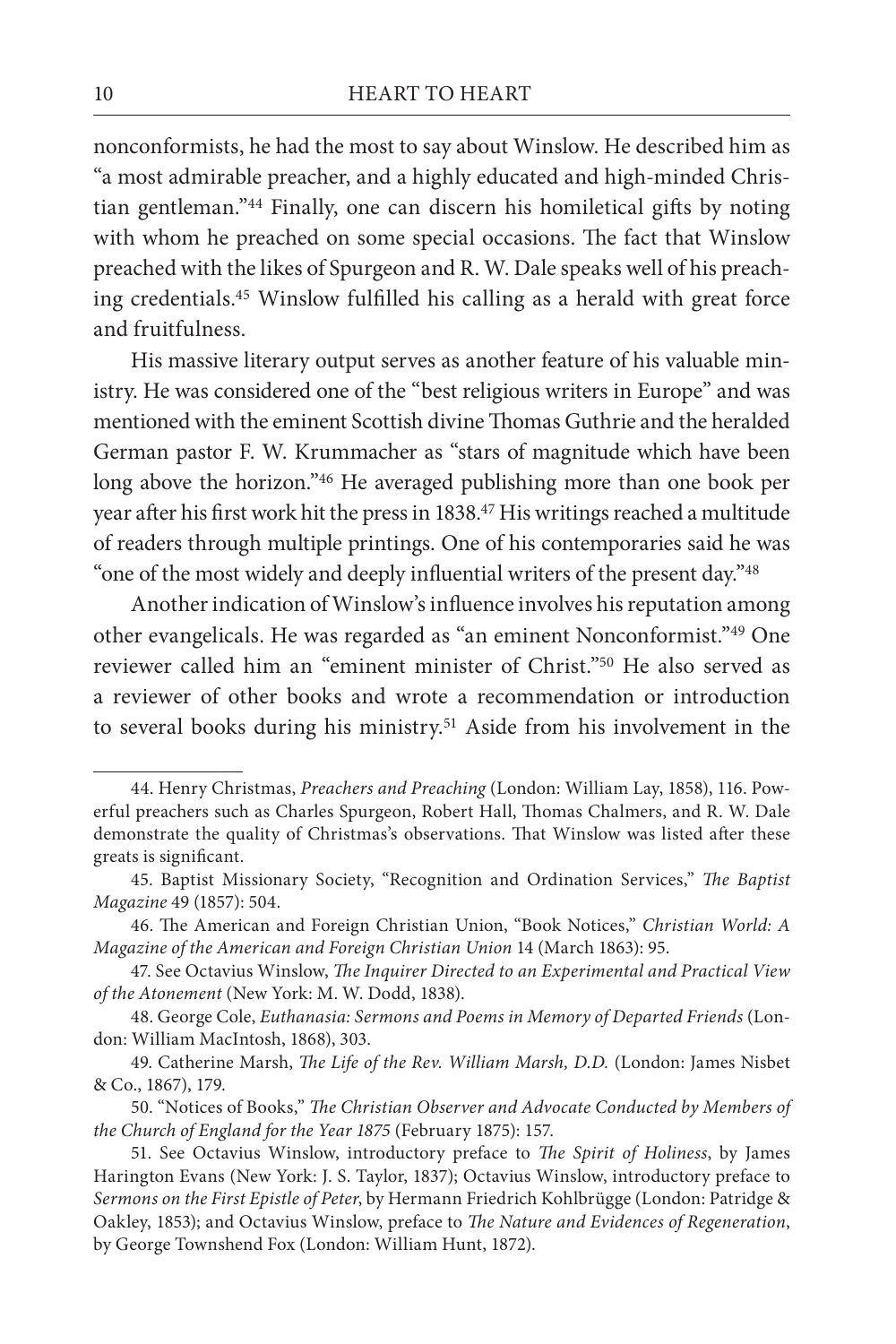Evangelical Alliance, one other evidence of his esteemed reputation was the respect paid by those who differed with Winslow theologically.52

Finally, Winslow's effectiveness as a pastor confirms his ministerial worth. As will be noted later, Winslow demonstrated an ability to be used by God to grow churches. Both Warwick Street and Emmanuel Chapel enjoyed great success under his ministry. The latter witnessed 1,300 congregants sitting under his preaching weekly.<sup>53</sup> Most importantly, Winslow was loved by his people. All of these aspects reveal his valuable contributions as a gospel minister.

The primary concern of this work deals with identifying Winslow's homiletic theology and methodology. The absence of a specific work on preaching by Winslow himself presents a challenge for pinning down his homiletic. Thankfully that challenge is alleviated by the amount of ink he devoted to preaching and related topics in his abundant writing ministry.54 Additionally, his sermon compilations provide a great treasure for analyzing the prominent elements of his homiletic.

Chapter 1 provides a biographical sketch of Winslow's life and ministry. After tracing his birth, heritage, and early life, it presents a summary of his conversion, education, and ordination. Then an investigation of his ministerial career addresses the historical context in which he ministered, noting the Puritan influence on his ministry as well as the golden age of preaching in Victorian England. It also unfolds his view of ministry before describing his five pastorates in New York, Leamington Spa, Bath, and Brighton. Notable events are highlighted, such as the controversy with Spurgeon over baptismal regeneration and his decision to leave the Baptist church in order to complete his ministry in the Anglican church. The chapter concludes by providing an account of his death and legacy.

Chapter 2 outlines Winslow's theology and methodology of preaching. It argues his theology of preaching provided the impetus for his pulpit practice. First, an examination of his convictions concerning the nature of preaching

<sup>52.</sup> See "Review," *The General Baptist Repository and Missionary Observer* 4 (1842): 21. The reviewer wrote, "The…work is by an esteemed living author, who though he is decidedly Calvinistic in his views, and occasionally takes up a position from which we dissent, has so much of the savour of deep piety, and holy spirituality, as commend him to our love, and his work to the perusal of all who desire to 'grow in grace.' While meditating on the most impressive passages, we could not avoid reflecting, how little, both practically and experimentally, true Christians differ from each other" (21).

<sup>53. &</sup>quot;Death of the Rev. Dr. Winslow," *Brighton Gazette*, March 7, 1878.

<sup>54.</sup> I am greatly appreciative of the people at www.grace-ebooks.com who have made thirty-four of Winslow's books available electronically in searchable PDF format.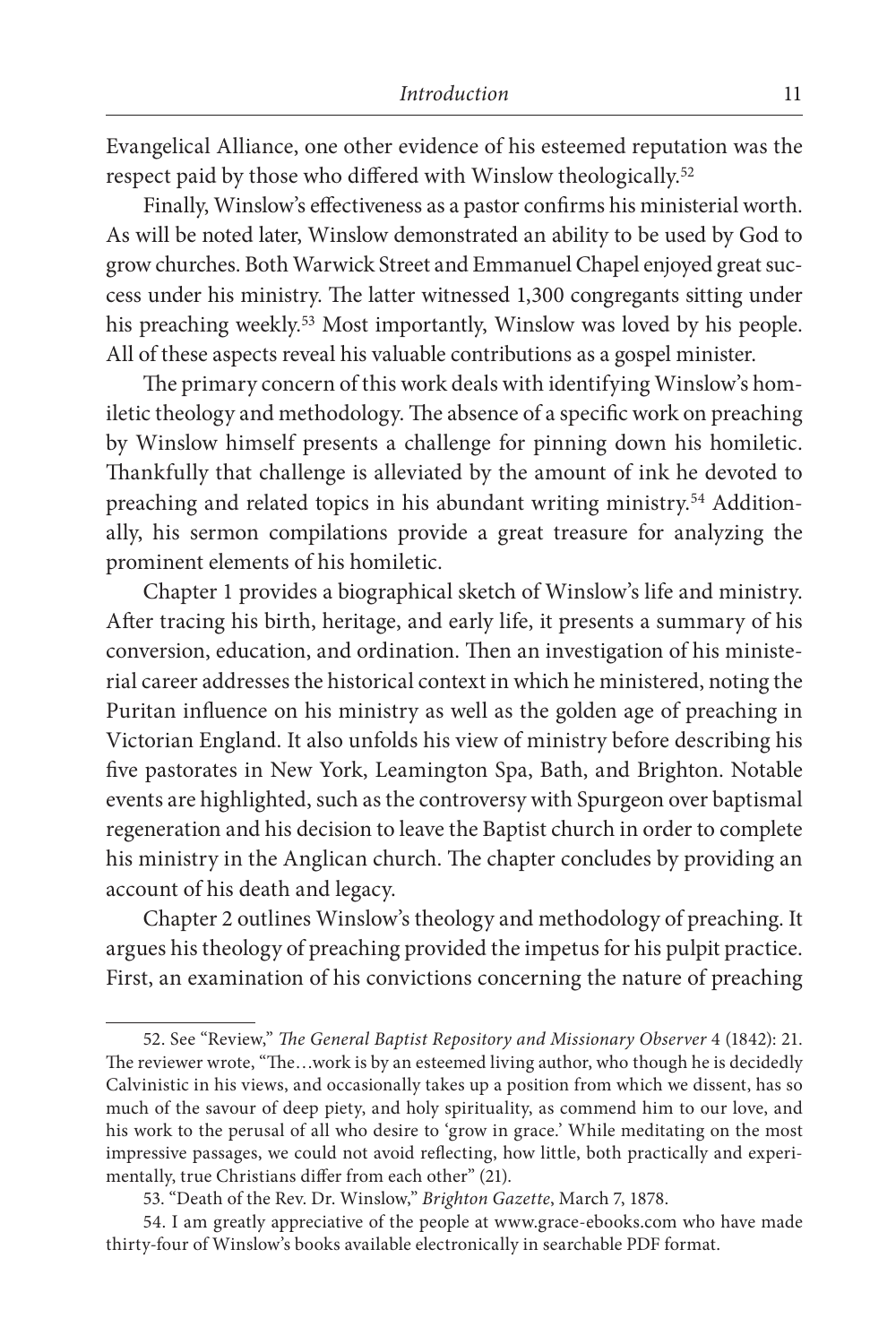is offered. Winslow believed speaking God's words was both weighty and a delight. His theology of the Holy Spirit and preaching is covered next. He believed the Spirit is essential for the work of regeneration, illumination, anointing, and sanctification. This chapter also covers Winslow's methodology of preaching by analyzing the influence of Jesus and the Puritans on his homiletic. In the end, it presents a case that Winslow's methodology should be described as experimental. The two foundational pillars of Winslow's experimental homiletic are explained in the next two chapters.

Chapter 3 analyzes Winslow's doctrinal preaching. His doctrinal preaching was grounded in Scripture. Because he viewed the Bible as inspired by God, he staked his preaching on the trustworthiness and effectual power of God's Word. Winslow's understanding of the gospel and the importance of doctrinal precision is also covered. The last major section demonstrates how Winslow preached the doctrines of grace, addressing their content and the results that accompany proclaiming them.

Chapter 4 expounds on the previous chapter by highlighting the dominant doctrine of Winslow's preaching: Jesus Christ. Winslow's writings, preaching, and ministry were thoroughly Christ centered. An examination of his hermeneutic is offered before moving to his preaching practice. It then discusses his convictions concerning Christ-centered preaching and analyzes Winslow's sermons from various genres of Scripture. Additionally, it argues that Winslow's Christ-centered preaching was motivated by his Trinitarian theology. He believed the work of redemptive history focuses on the person of Christ because it is Jesus who reveals the Father, and the Spirit who reveals the Son.

Chapter 5 describes how Winslow preached to the heart. His theory of experimental preaching is explained at the onset of the chapter. It then examines the goal of experimental preaching by highlighting Winslow's doctrine of progressive sanctification and the preacher's responsibility to preach for holistic change. An analysis of the key experimental elements in Winslow's preaching, including its applicatory, discriminating, interrogating, illustrating, exhortative, and persuasive qualities closes the chapter.

Chapter 6 considers what Winslow has to say to today's church with several constructive proposals for today's preachers. It concludes that Winslow's homiletic has much to teach contemporary preachers regarding a theology of preaching and experimentally declaring the relevance of doctrine for one's life in a Christ-centered manner. Finally, two of Winslow's sermon manuscripts are included as samples in appendixes 1 and 2 covering an Old